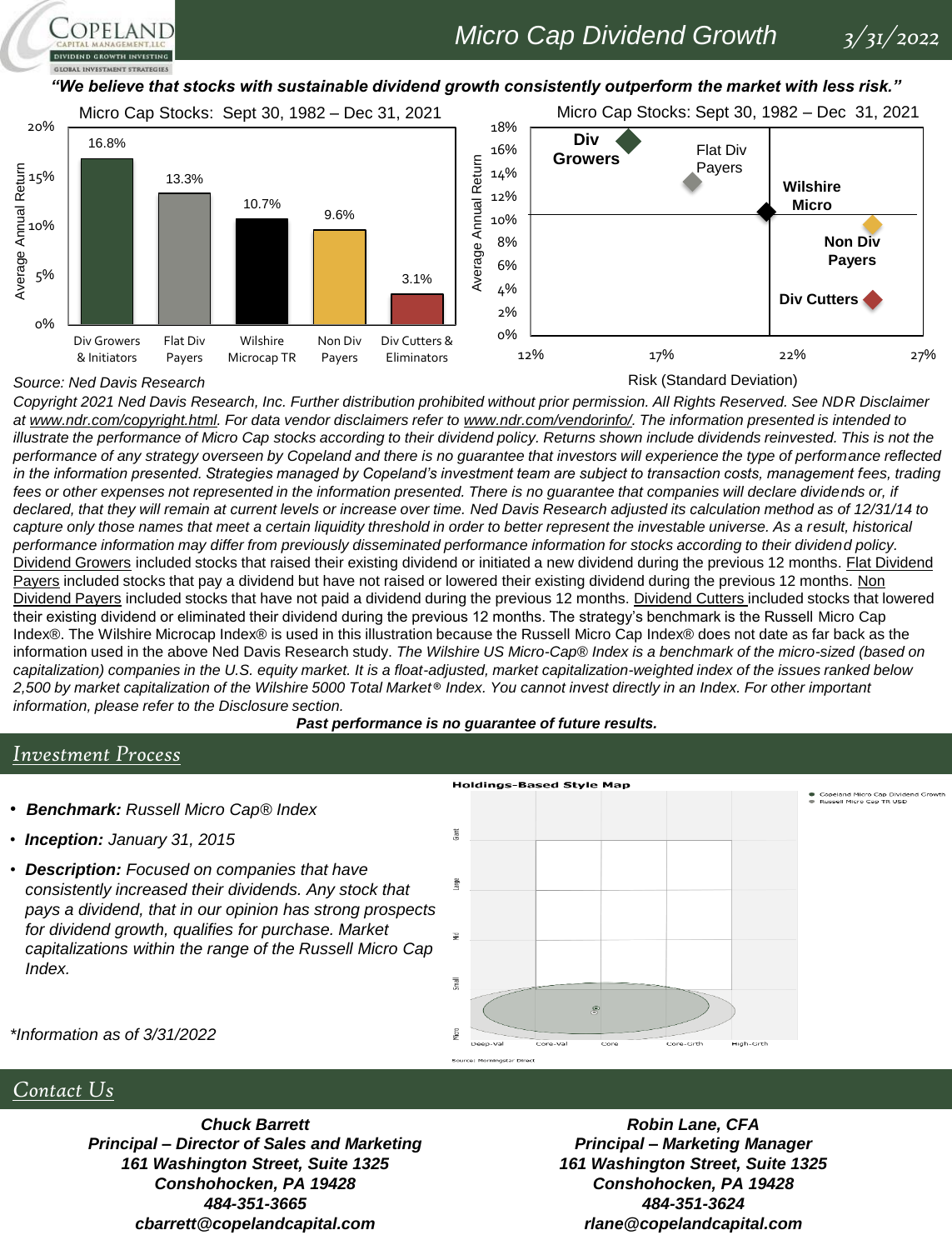### **Stock Universe**

*Companies that have increased their dividends with market capitalizations within the range of the Russell Micro Cap Index.*

### **Stock Selection**

*Top ranked stocks within each sector based on our multi-factor fundamental model*

### **Sector Selection**

*We are benchmark aware, however sector weightings are largely a byproduct of underlying security selection*

#### **Portfolio**

*Approximately 80 holdings made up of companies that have consistently increased their dividends*

Dividend Growth defines our universe, drives our total return solution and is the centerpiece for our research process.

Dividend Growth stocks are ranked using a proprietary fundamental ranking system. This model evaluates multiple factors in an effort to establish each company's ability to grow its dividends in the future.

Factors we have found to be predictive of strong dividend growth and total returns include:

- ➢ **Dividend Coverage**
- ➢ **Free Cash Flow Generation**
- ➢ **Growth in the Underlying Business**
- ➢ **Return on Capital**

Top-ranked stocks within the model are subject to deep fundamental analysis.

## *Sell Discipline*

Stocks are sold for the following reasons:

- $\triangleright$  Dividend Cut: Any holding that cuts or fails to raise its dividend is sold.
- ➢ Dividend Quality: Portfolio candidates must meet minimum thresholds of cash flows and earnings supporting the dividend. Violation of these thresholds has been found to be predictive of a future dividend cut.
- ➢ Quantitative Ranking Deteriorates: Problems are often exhibited in the quantitative rankings when factors such as earnings momentum, cash flow or return on capital deteriorate. These are red flags for detailed analyst review.
- $\triangleright$  Fundamental Concerns: Analysts are continuously questioning the competitive advantage of the company, as well as macro, regulatory or secular themes, with a focus on identifying risks to the dividend.
- $\triangleright$  Cap Size Graduation: If a security exceeds the maximum acceptable market cap ceiling for the strategy it is sold from the portfolio.

*There is no guarantee that companies will declare dividends or, if declared, that they will remain at current levels or increase over time. Past performance is no guarantee of future results.*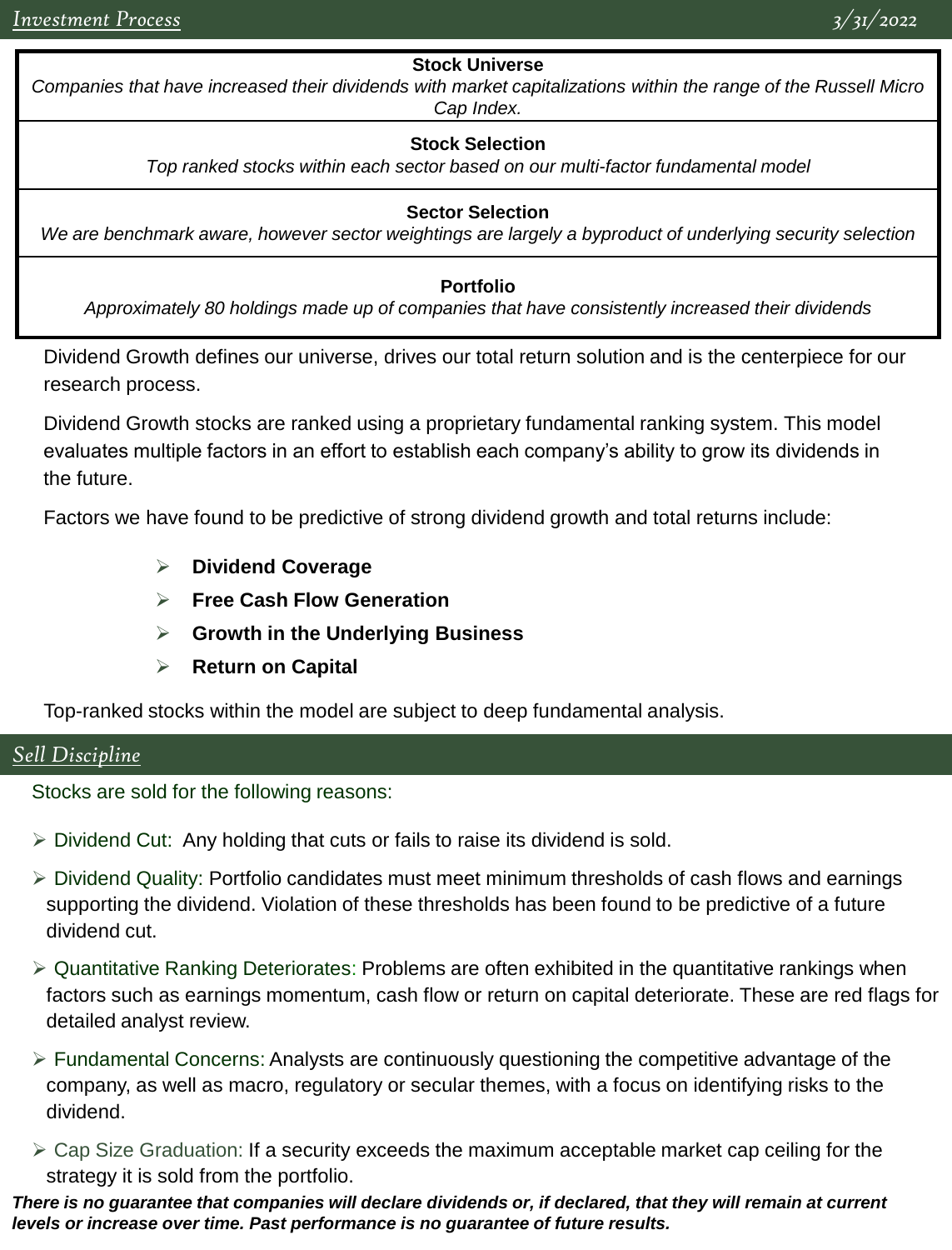

Copeland Micro Cap Dividend Growth

FOR BROKER DEALER AND INSTITUTIONAL USE ONLY. NOT FOR PUBLIC OR CLIENT USE.

Since Inception: 1/31/2015

Source: Morningstar Direct

*The data quoted in the charts above represents past performance and does not indicate future returns. Returns for periods of greater than one year*  are annualized. Gross returns include transaction costs, but do not reflect the deduction of investment advisory fees. A client's return will be reduced by the *advisory fees and any other expenses it may incur in the management of its investment advisory account. Copeland's management fees are described herein and in Copeland's ADV Part 2A. After-tax results will vary from the returns presented here for those accounts subject to taxation. Performance results of the composite are based on U.S. dollar returns. Please refer to the Disclosure sections for additional information and Net Performance. Alpha is a measure of the difference between actual returns and expected performance, given the level of risk as measured by beta, where beta measures* 

Russell Micro Cap TR USD

*sensitivity to index movements. Beta is a measure of the volatility, or systematic risk, of a security or a portfolio in comparison to the market as a whole.*  Standard deviation is a measure of the variability of returns - the higher the standard deviation, the greater the range of performance (i.e., volatility). Upside *Capture ratio measures the manager's overall performance to the benchmark's overall performance, considering only quarters that are positive in the benchmark. An Up Capture ratio of more than 1.0 indicates a manager who outperforms the relative benchmark in the benchmark's positive quarters. Downside Capture ratio is the ratio of the manager's overall performance to the benchmark's overall performance, considering only quarters that are negative in the benchmark. A Down Capture ratio of less than 1.0 indicates a manager that outperformed the benchmark in the benchmark's negative quarters. Tracking Error is a measure of how closely a portfolio follows the index to which it is benchmarked. Due to methodology differences in calculating performance, Morningstar performance numbers may vary slightly from other providers. © 2019 Morningstar, Inc. All rights reserved. The Morningstar information contained herein: (1) is proprietary to Morningstar and/or its content providers; (2) may not be copied or redistributed; and (3) is not warranted to be accurate, complete or timely. Neither Morningstar nor its content providers are responsible for any damages or losses arising from any use of this information. Copeland does not review the Morningstar data. This presentation allows you to compare the performance history of Copeland's strategies with its benchmark. Total return is calculated assuming reinvestment of all dividends. For performance numbers current to the most recent monthend, please contact us at 484-351-3700.*